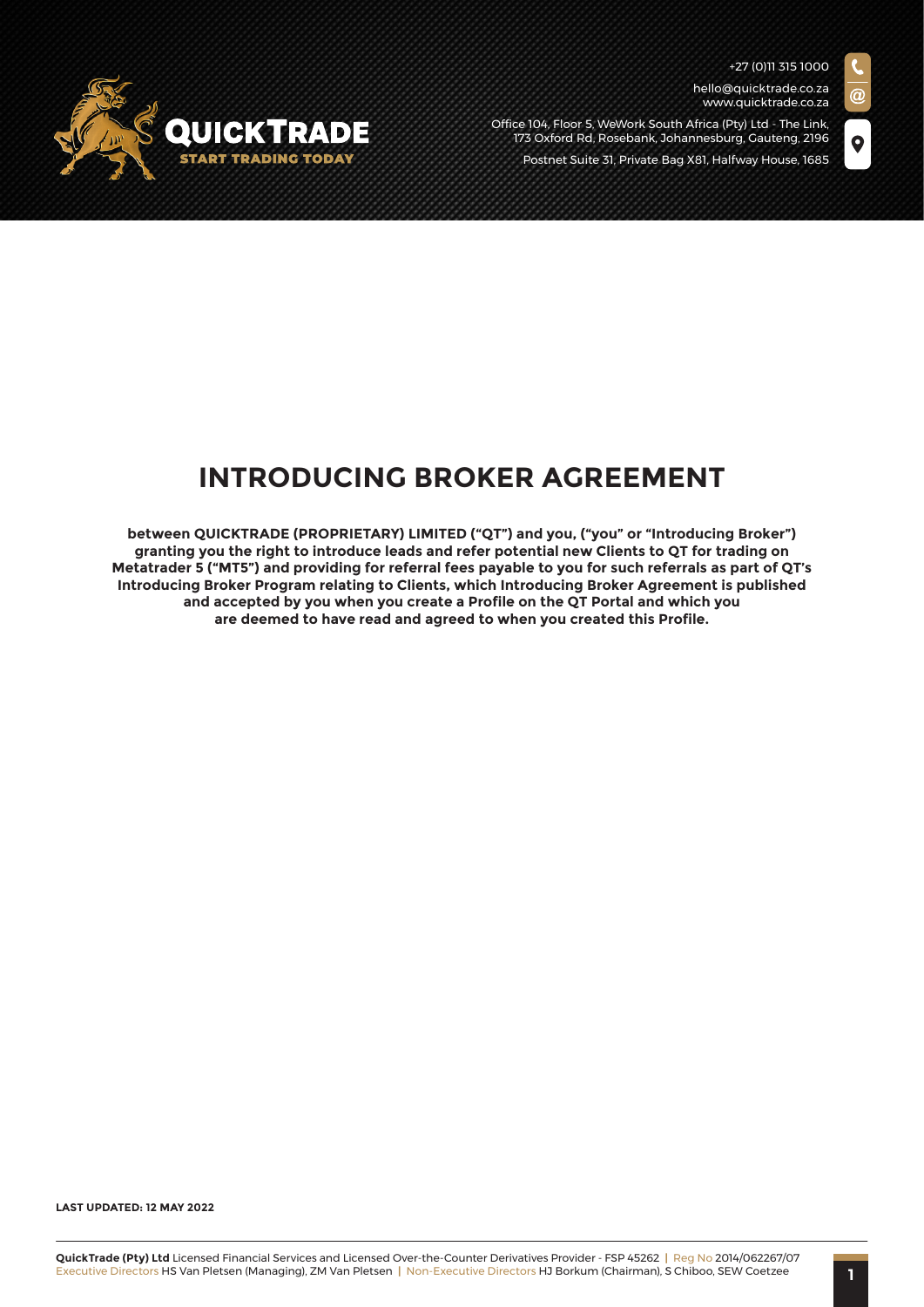

hello@quicktrade.co.za www.quicktrade.co.za



Office 104, Floor 5, WeWork South Africa (Pty) Ltd - The Link, 173 Oxford Rd, Rosebank, Johannesburg, Gauteng, 2196 Postnet Suite 31, Private Bag X81, Halfway House, 1685

#### **1. IMPORTANT CONSUMER NOTICE**

- **1.1 This agreement applies to persons who are defined as "consumers" for purposes of the Consumer Protection Act, 2008 ("CPA").**
- **1.2 This Agreement contains provisions that appear in bold in similar text and style to this clause 1 and which:**
- **1.2.1 may limit the risk or liability of QT; and/or;**
- **1.2.2 may create risk or liability for you; and/or**
- **1.2.3 may compel you to indemnify QT; and/or**
- **1.2.4 may limit any of your rights; and/or**
- **1.2.5 may serve as an acknowledgement of any fact by you; and/or**
- **1.2.6 may illustrate a particular risk associated with CFDs.**
- **1.3 By creating a Profile on our Portal, you acknowledge that you have read and appreciated the importance of the provisions of the Introducing Broker Agreement and the Client Agreement and agree that all of your trading on MT5 and your use of our Portal will be governed by this Introducing Broker Agreement and the Client Agreement.**
- **1.4 Please seek independent professional advice if you do not understand any provisions of this Introducing Broker Agreement or the Client Agreement. You should not commence trading or use MT5 or our Portal unless you fully understand and accept the provisions of this Introducing Broker Agreement and the Client Agreement.**
- **1.5 Nothing in this Introducing Broker Agreement or the Client Agreement is intended or must be understood to unlawfully restrict, limit or avoid any right or obligation, as the case may be, created for either yourself or QT in terms of the CPA, or any other applicable law.**

#### **2. DEFINITIONS**

In this agreement, unless the context indicates otherwise the following terms shall have the meanings assigned to them hereunder and cognate expressions shall have a corresponding meaning:

- 2.1 **"Advice"** means, for the purposes of this Introducing Broker Agreement, any recommendation, guidance or proposal of a financial nature furnished, by any means or medium, to any Client or group of Clients in respect of an OTC Derivative or any other financial product (as defined in the Financial Advisory and Intermediary Services Act, 2002 (**"FAIS") ("financial products")**, but does not include factual advice given by an Introducing Broker:
- 2.1.1 on the procedure for entering into a transaction in respect of any financial product;
- 2.1.2 in relation to the description of a financial product;
- 2.1.3 in answer to routine administrative queries:
- 2.1.4 in the form of objective information about a particular financial product; or
- 2.1.5 by the display or distribution of promotional material;
- 2.2 **"Client"** means a person who concludes a Client Agreement with QT, who opens a real Trading Account with QT and who has been accepted and remains accepted as such by QT for the use of MT5, and every Client could also be an Introducing Broker of QT in terms of this Agreement;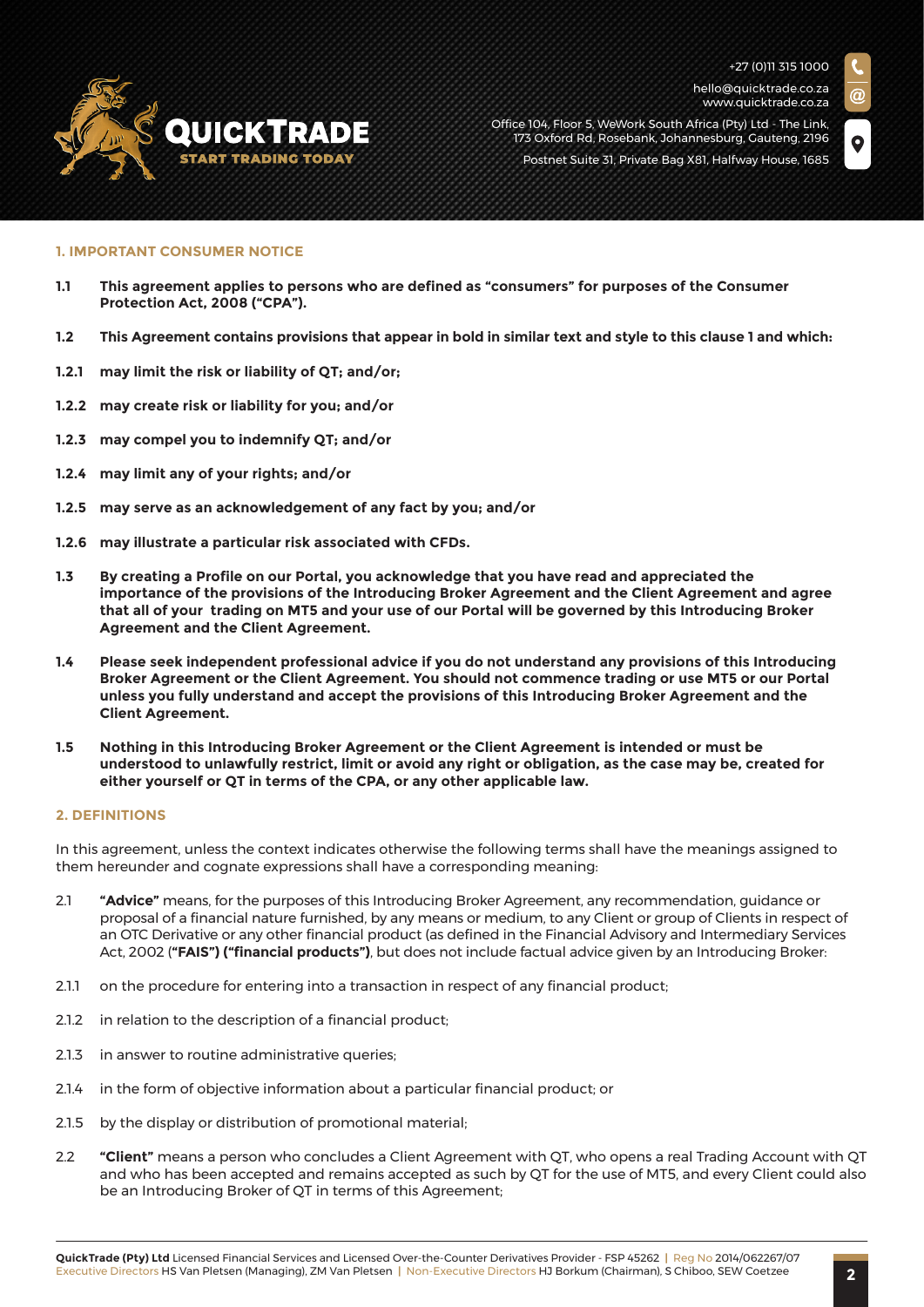

hello@quicktrade.co.za www.quicktrade.co.za

- Office 104, Floor 5, WeWork South Africa (Pty) Ltd The Link, 173 Oxford Rd, Rosebank, Johannesburg, Gauteng, 2196 Postnet Suite 31, Private Bag X81, Halfway House, 1685
- 2.3 **"Client Agreement"** means the Contracts for Difference Client Terms and Conditions published on the Website and concluded between every Client and QT granting the Client the right to open a real Trading Account on MT5 on the terms and conditions set out therein;
- 2.4 **"Confidential Information"** means any data or information of QT and/or any of its Leads and Clients (including without limitation, your Traders) on MT5 or otherwise in whatsoever medium or form whether oral, written or electronic data or information, including but not limited to, trading activities on MT5, including data or information regarding OTC derivatives, research, developments, inventions, processes, plans and financial information and which is not in the public domain and which may include personal information as contemplated in clause 10;
- 2.5 **"Fraudulent Activities"** means without limitation any illegal and/or unauthorized activities or activities in breach of this Introducing Broker Agreement by you or your Traders on MT5 including but not limited to activities intended to defraud, cause damage to or harm or injure QT and/or any other Client in any manner whatsoever regardless of whether or not it actually causes harm to QT and/or a Client, including but not limited to, false or misleading advertisements, misrepresentation, provision of false information, spam, money laundering and illicit deposits by illicit means and theft;
- 2.6 **"Intellectual Property"** means without limitation all the intellectual property of and/or relating to or associated with QT or used in relation to MT5 or belonging to QT's suppliers including but not limited to trademarks, trade names, service and trade names, logos and designs of every description, banners and text links, marketing tools and material and all similar proprietary rights, together with all adaptations, variations, translations, derivations and combinations thereof, all applications, registrations and renewals in connection therewith, including without limitation, the Referral Material;
- 2.7 **"Introducing Broker"** means you, being a Client of QT, who concludes the Introducing Broker Agreement with QT by creating a Profile on the QT Portal and who remains compliant with the provisions thereof for the purposes as set out in this Introducing Broker Agreement, you and your Traders will become Introducing Brokers under this Agreement when you or your Traders complete and submit the IB application and such application is approved by QT;
- 2.8 **"Introducing Broker IB Wallet"** means an IB Wallet account number assigned to you by QT and which Introducing Broker IB Wallet number you may use to introduce the Introducing Broker Program as a hyperlink to potential Clients for QT for the opening of real Trading Accounts by those potential Clients;
- 2.9 **"Introducing Broker Agreement"** or **"Agreement"** means this Introducing Broker Introducer Agreement herein recorded together with all schedules attached to this Introducing Broker Agreement from time to time;
- 2.10 **"Introducing Broker Program"** means the Introducing Broker offering QT makes available to you as set out in this Introducing Broker Agreement;
- 2.11 **"MT5"** means the trading platform known as Metatrader 5, which QT makes available to Clients for trading in OTC derivatives and/or such other financial instruments as QT may from time to time make available on MT5, or such other comparable trading platform as QT may from time to time make available for Clients' trading activities, subject to the Client Agreement and this Introducing Broker Agreement;
- 2.12 **"OTC derivatives"** means derivative instruments, whether confirmed or not and originated, issued and/or sold by QT as principal or in which QT makes a market on MT5;
- 2.13 **"OTC Derivative Provider"** or **"ODP"** means a financial services provider (**"FSP"**) who has lodged an application with the Financial Sector Conduct Authority (**"FSCA"**) to operate as an authorised over-thecounter derivatives provider in terms of the Financial Markets Act, 2012 (**"FMA"**) and who, as a regular feature of its business, transacts as principal and who originates, issues or sells OTC derivatives and/or makes a market in OTC derivatives;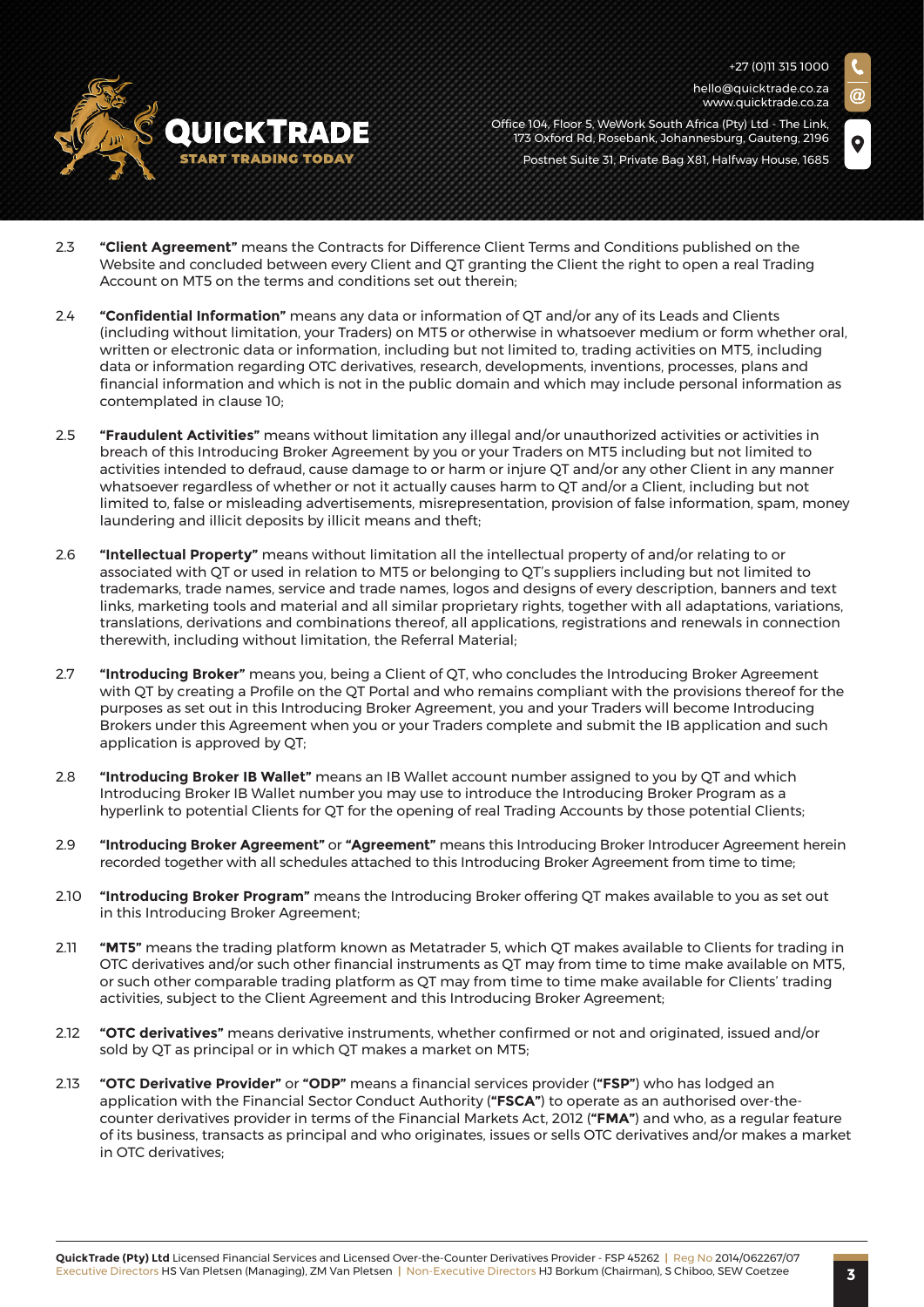hello@quicktrade.co.za www.quicktrade.co.za



Office 104, Floor 5, WeWork South Africa (Pty) Ltd - The Link, 173 Oxford Rd, Rosebank, Johannesburg, Gauteng, 2196 Postnet Suite 31, Private Bag X81, Halfway House, 1685

- 2.14 **"Portal"** means a cloud based self-service portal accessed via the Website to which your real Trading Account and the Trading Account of each one of your Traders on MT5 is linked, which reflects your Trading Account particulars, names of your Traders, your trading activities and trading history and the trading activities and trading history of your Traders and the referral fees earned by you from time to time and to which the Introducing Broker who may have referred you to QT in terms of this Introducing Broker Agreement, has access for verification purposes, and from where you may select and launch authorised Referral Material, and other additional functions;
- 2.15 **"Privacy Policy"** means the QT Privacy Policy set out at section B of our Website Terms available on the Website;
- 2.16 **"QT brokerage"** means the fees (including without limitation any commissions or spreads) to which QT is entitled on every trading transaction concluded by your Traders on your Traders' Trading Accounts as determined by QT from time to time based solely and exclusively on QT's data and calculations, which determination will be final and binding on you and your Traders;
- 2.17 **"Quicktrade"** means Quicktrade (Pty) Ltd, Registration No. 2014/062267/07, a private company with limited liability duly registered and incorporated in terms of the laws of the Republic of South Africa, a Licensed FSP, in terms of FAIS with FSP License Number 45262, and a Licensed ODP in terms of the FMA, which has its registered address and principal place of business at Office 104, Floor 5, WeWork South Africa (Pty) Ltd – The Link, 173 Oxford Road, Rosebank, Johannesburg, 2196;
- 2.18 **"Referral Fee"** means the amounts due to you in your capacity as an Introducing Broker, payable by QT as referral fees in respect of every trading transaction concluded by your Traders on your Traders' Trading Accounts which earns QT brokerage in the manner set out in Annexure A to this Agreement;
- 2.19 **"Referral Material"** means any factual, objective information and promotional material and methods on selected social media, in whatsoever form authorized by QT on its Website or the Portal, from time to time which may be used by you, the Introducing Broker, to exercise your referral right to introduce leads and potential Clients to QT;
- 2.20 **"Regulatory Provisions"** means every legislative provision in operation from time to time regulating the conduct of OTC derivatives providers and/or their associates who, either by law or by agreement render support services to OTC derivatives providers;
- 2.21 **"Trader"** or **"your Trader"** means every person introduced or referred by you to QT and who becomes a Client of QT;
- 2.22 **"Trading Account"** means a real (as opposed to a demo) Trading Account opened by QT for a Client on MT5 under his or her trading account number for the purpose of trading in OTC derivatives and/or other financial instruments; and
- 2.23 **"Unsolicited and Unauthorized Promotions and Spam"** means any unauthorized, illicit or unsolicited email, letter, announcement, advertisement, message, business card, article, blog or other means (including without limitation, any other electronic communication) published or circulated by the Introducing Broker by any medium with the purpose to canvas Traders, potential Clients and other persons on any communication platform including but not limited to the mass media, internet forums, social networks, websites, messaging services, newspapers, magazines, chat boards, and other online media and the like (collectively **"the Media"**) which contain false or misleading statements, do not identify the source or the originating IP Address from which it was sent or do not provide the recipients with an option to unsubscribe from the receipt of such material; and
- 2.24 **"Website"** means **https://www.quicktrade.co.za** or any other URL owned or controlled by QT that connects the public with QT.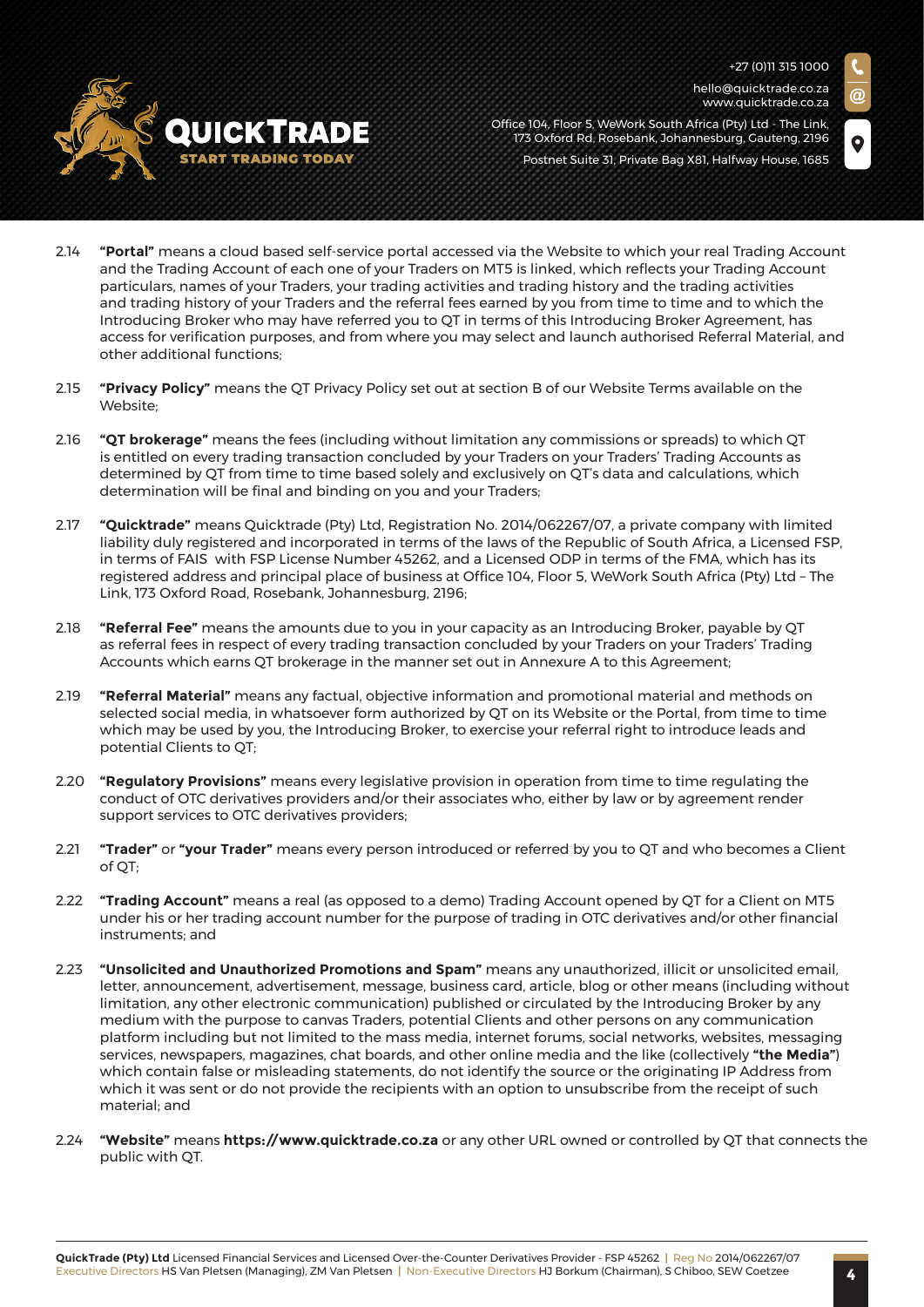

hello@quicktrade.co.za www.quicktrade.co.za

Office 104, Floor 5, WeWork South Africa (Pty) Ltd - The Link, 173 Oxford Rd, Rosebank, Johannesburg, Gauteng, 2196 Postnet Suite 31, Private Bag X81, Halfway House, 1685

# **3. GRANTING OF REFERRAL RIGHTS AND OBLIGATIONS**

- 3.1 You hereby agree that as a Client of QT, subject to clause 4.2 below, you may become an Introducing Broker of QT by electing to become an Introducing Broker via the Portal and concluding this Introducing Broker Agreement with QT. All your Traders who become a Client of QT may also, subject to clause 4.2 below, become an Introducing Broker of QT by electing to become an Introducing Broker via the Portal and concluding this Introducing Broker Agreement with QT.
- 3.2 You hereby acknowledge and agree that as an Introducing Broker, you will have access to certain personal information regarding your Traders and you undertake to treat the personal information of your Traders strictly in accordance with clause 10 of this Agreement and the Privacy Policy.
- 3.3 QT hereby grants you a non-exclusive, non-transferable or assignable, non-sublicensable limited right to refer prospective clients to QT (**"referral right"**) and in return earn referral fees for every person who becomes a Client of QT, subject to the terms and conditions set out below.
- 3.4 This Introducing Broker Agreement, and accordingly the referral right granted above, comes into operation as soon as you open a real Trading Account and will terminate on whichever date occurs earlier:
- 3.4.1 the date on which you cease to be a Client or your Trading Account is terminated; or
- 3.4.2 7 August 2022.
- **3.5 You contract with QT in terms of this Introducing Broker Agreement on a principal-to-principal basis, meaning that you will under no circumstances whatsoever be or become an employee, representative, agent, partner, independent contractor, party to a joint-venture, associate or like relationship of or with QT (collectively "representative") and you will in the execution of this referral right not represent yourself to potential Clients of QT as a representative of any kind.**
- 3.6 Every Trader you refer to QT in the prescribed manner will become the Client of QT who will be the sole and exclusive owner of *inter alia* the database of your names and contact information and the names and contact information of all your Traders, and apart from the privileges granted to you in this Introducing Broker Agreement, you will have no contractual or other relationship with your Traders in relation to the provision of trading or other facilities made available by QT to Traders on MT5 and the Portal, and you will not be entitled to any compensation for referring a Trader to QT other than the referral fees as set out below.
- 3.7 You must refer a potential Client to QT by providing the potential Client with your Introducing Broker URL assigned by QT to every Introducing Broker in relation to your Introducing Broker IB Wallet, which will serve as a hyperlink to QT's Website URL where the potential Client will be directed as to how to apply for the opening of a real Trading Account.
- 3.8 You may, if you so elect, communicate to third parties that you have a right to refer potential Clients in terms of this Introducing Broker Agreement, provided that you use only the Referral Material provided via the Portal.
- 3.9 You must, when communicating your referral right to potential Clients, comply with all laws applicable to communicating with third parties, including in respect of unsolicited communication and you must not make a nuisance of yourself or harass or infringe the privacy of potential Clients.
- 3.10 You must not offer to potential Clients, Traders or other Introducing Brokers any services which are the same or similar to the trading services rendered by QT to Clients or assist or render any Advice to them in their trading activities on MT5.
- 3.11 You must under no circumstances: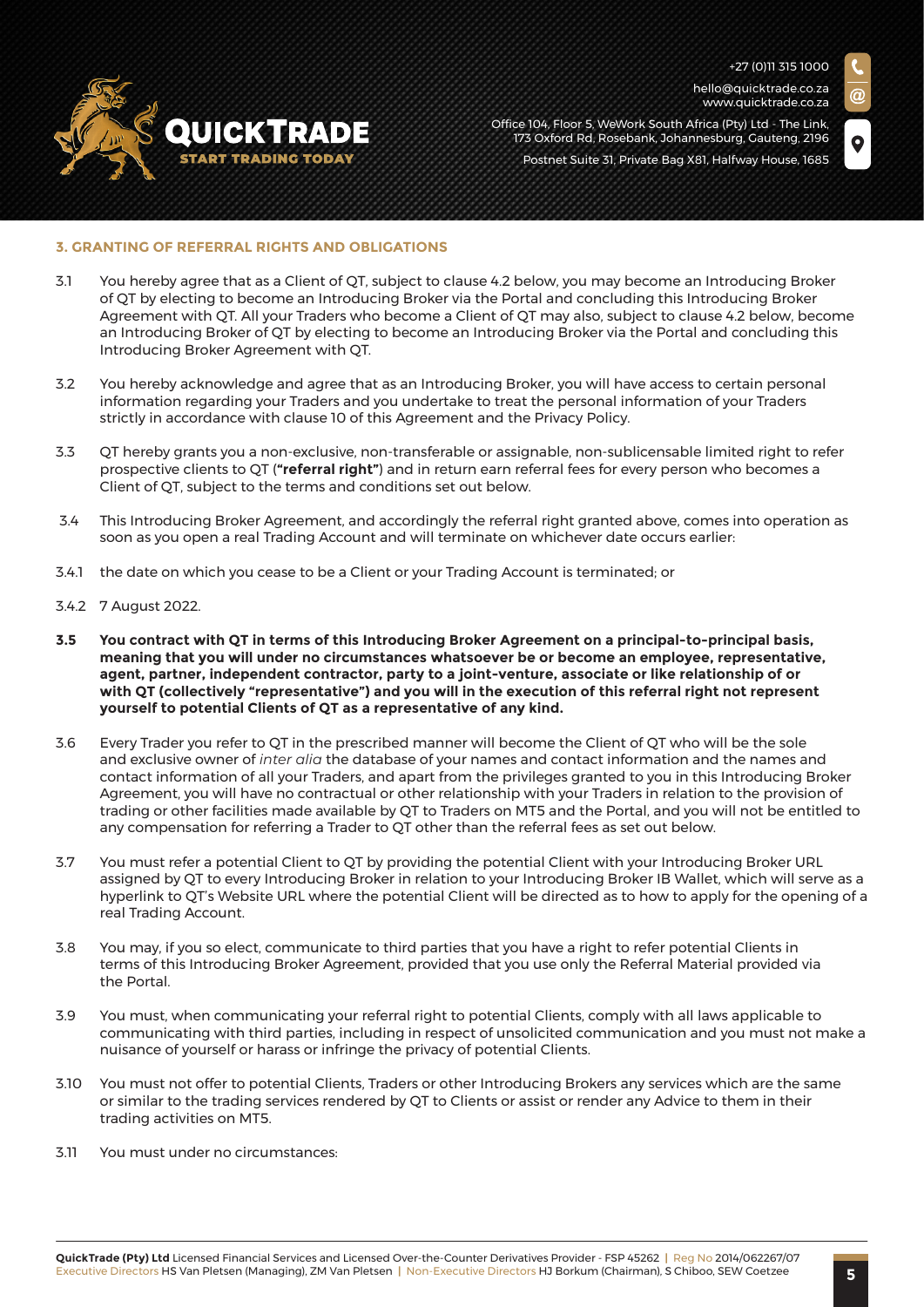hello@quicktrade.co.za www.quicktrade.co.za



Office 104, Floor 5, WeWork South Africa (Pty) Ltd - The Link, 173 Oxford Rd, Rosebank, Johannesburg, Gauteng, 2196 Postnet Suite 31, Private Bag X81, Halfway House, 1685



- 3.11.1 undertake any active or conscious selling activities in respect of OTC derivatives or any other financial products and must limit your engagement with potential Clients to merely communicating your referral right to the potential Clients using only the Referral Material and you must merely introduce potential Clients or refer leads in respect of potential Clients to QT on a pure "introduction-only" basis;
- 3.11.2 present or introduce yourself to a potential client or Clients for any purpose whatsoever as a representative of QT or use the QT name, address or trademarks (such as the logo) in such presentation or introduction, either orally or in writing and whether digitally or otherwise, and only describe yourself as a Client and Introducing Broker of QT, or a Trader of QT;
- 3.11.3 open any Real or Demo Trading Accounts on behalf of potential clients, or do any of the aforegoing in the names of non-existent persons or using identity theft to do so;
- 3.11.4 have any authority to bind QT in any way, or presume to accept or assume any responsibility or obligation for or on behalf of QT;
- 3.11.5 make any representation or statement or warranty concerning QT except as authorised in this Agreement or as may appear on the QT website or the Portal;
- 3.11.6 make any misrepresentations regarding QT, its business, services and licenses;
- 3.11.7 accept or hold any Client money, being funds Clients deposit with QT in trust as margin for their trading activities on MT5;
- 3.11.8 provide investment or trading Advice with respect to the services and the products offered by QT or any other OTC derivatives or financial products whatsoever;
- 3.11.9 communicate your referral right otherwise than as authorized in this Introducing Broker Agreement, or render any service or Advice to Clients or potential Clients through any advertisement, announcement, letter, email, business card, website, article, blog or statement on any Media;
- 3.11.10 charge any Client or potential Client a referral or assistance fee or offer any other compensation in whatsoever form to refer the potential client to QT, or to assist the potential client to open a Trading Account, or to assist or render a service to the potential client (once accepted as a Client) with any Advice regarding trading on MT5, you hereby acknowledge that only registered FSPs who hold a licence under FAIS may render any financial Advice or intermediary services to clients, including trading Advice;
- 3.11.11 furnish any potential client with information in relation to QT and its products other than the Referral Material and objective, factual information appearing on the QT Website or the Portal;
- 3.11.12 damage, harm or injure or attempt to damage, harm or injure the positive business reputation and good name of QT, illegally and/or without good cause in any Media or otherwise;
- 3.11.13 commit or publish or participate in any Fraudulent Activities in relation to QT, potential Clients, Traders and other Introducing Brokers; or
- 3.11.14 commit, publish or participate in any Unsolicited and Unauthorized Promotions and/or Spam.

#### **4. QT'S RIGHTS AND OBLIGATIONS**

- 4.1 OT will:
- 4.1.1 provide you, the Introducing Broker, with all the necessary assistance to fulfil your referral right;
- 4.1.2 pay you referral fees under the conditions of this Introducing Broker Agreement; and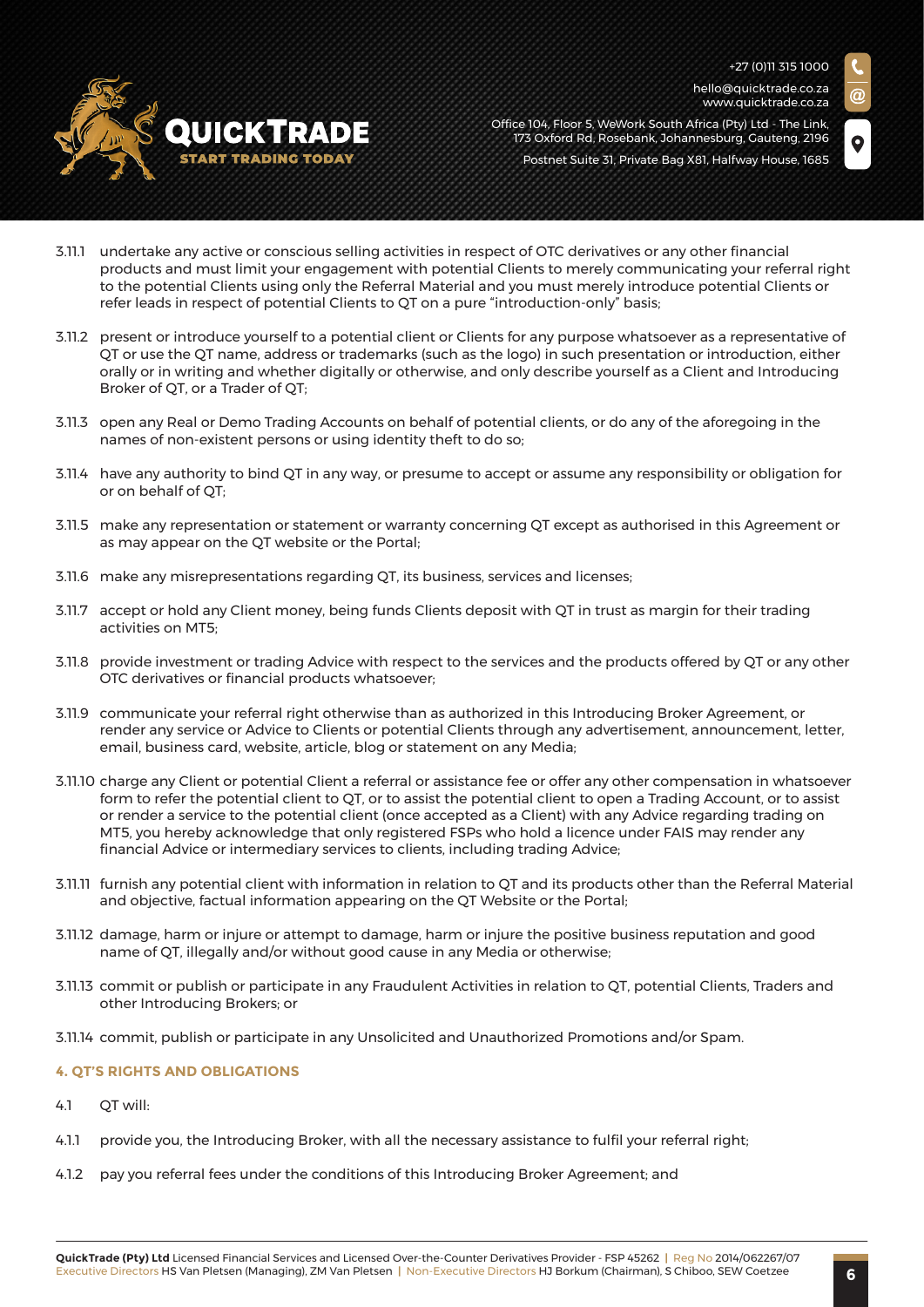

hello@quicktrade.co.za www.quicktrade.co.za

Office 104, Floor 5, WeWork South Africa (Pty) Ltd - The Link, 173 Oxford Rd, Rosebank, Johannesburg, Gauteng, 2196 Postnet Suite 31, Private Bag X81, Halfway House, 1685

- 4.1.3 provide all potential Clients referred by you and who qualify to become Clients with real Trading Accounts and render the full range of its services as stated in the Client Agreement upon successful opening of the real Trading Account.
- **4.2 Despite any other provision in this Introducing Broker Agreement or the Client Agreement, QT is under no obligation to make this Introducing Broker Program available to Clients, the Introducing Broker Program being a means by which QT voluntarily compensates Clients for their referrals / introductions. QT is accordingly entitled at its sole and absolute discretion to make changes to the Introducing Broker Program from time to time, including the percentages of referral fees payable from time to time, and QT may terminate the Introducing Broker Program at any time, provided that it will do so by at least 5 (five) days notice to Clients. Save for referral fees earned prior to such change or termination, you will have no claim of whatsoever nature against QT should QT change or terminate the Introducing Broker Program and, if you object thereto your only remedy will be to close your Trading Account with QT.**
- **4.3 QT will not be liable for any loss or damages arising from your failure, whether deliberately, negligently or otherwise to act in accordance with the provisions of this Introducing Broker Agreement.**
- 4.4 QT reserves the right and will be entitled to:
- 4.4.1 perform control over your trading and referral activities in terms of the provisions of this Introducing Broker Agreement;
- 4.4.2 require that you provide information in a written form setting out your lead referral and introducer activities relating to your referral right and/or provide any other information as requested to enable QT to monitor and review your activities for any deviations from your obligations under this Introducing Broker Agreement;
- 4.4.3 inform your Traders referred to and registered under your Introducing Broker IB Wallet number that they are Traders linked to you as the Introducing Broker and inform your Traders that you will receive referral fees in accordance with this Introducing Broker Agreement on their trades on MT5 and that you may verify such referral fees on the Portal; and
- 4.4.4 terminate payment of referral fees as and when the Introducing Broker Agreement and Client Agreement is cancelled, or when your Trading Account is closed for any reason whatsoever.

#### **5. REFERRAL FEE**

- 5.1 You will be entitled, for a maximum period of 36 (thirty six months) from the date your Trader is first registered as such, to a referral fee on every trading transaction by your Traders on those Traders' real Trading Accounts. On the Portal you must select whether your referral fee will either be:
- 5.1.1 a commission calculated as a percentage of the QT brokerage as set out in Table 1 of Annexure A; or
- 5.1.2 an amount per lot as calculated on spreads calculated in the manner set out in Table 2 of Annexure A.
- 5.2 QT will record your trading activities and the trading activities of your Traders, as well as the referral fees due to you on the Portal, which information will also be available to you, to QT and to any Introducing Broker who may have referred you to QT, for verification purposes, and to which access you consent, acknowledging that some of your personal information will be reflected on the Portal, provided that if you object to such disclosure the only remedy will be to close your Trading Account.
- 5.3 QT will settle any referral fees due to you by crediting the amount thereof to your Introducing Broker IB Wallet. QT will effect actual payment of referral fees to you when you submit a withdrawal request on the Portal.
- 5.4 You bear responsibility to comply with any tax laws that apply to the referral fees as income received, provided that QT is obliged when so instructed to provide referral fee information to the relevant taxation authority.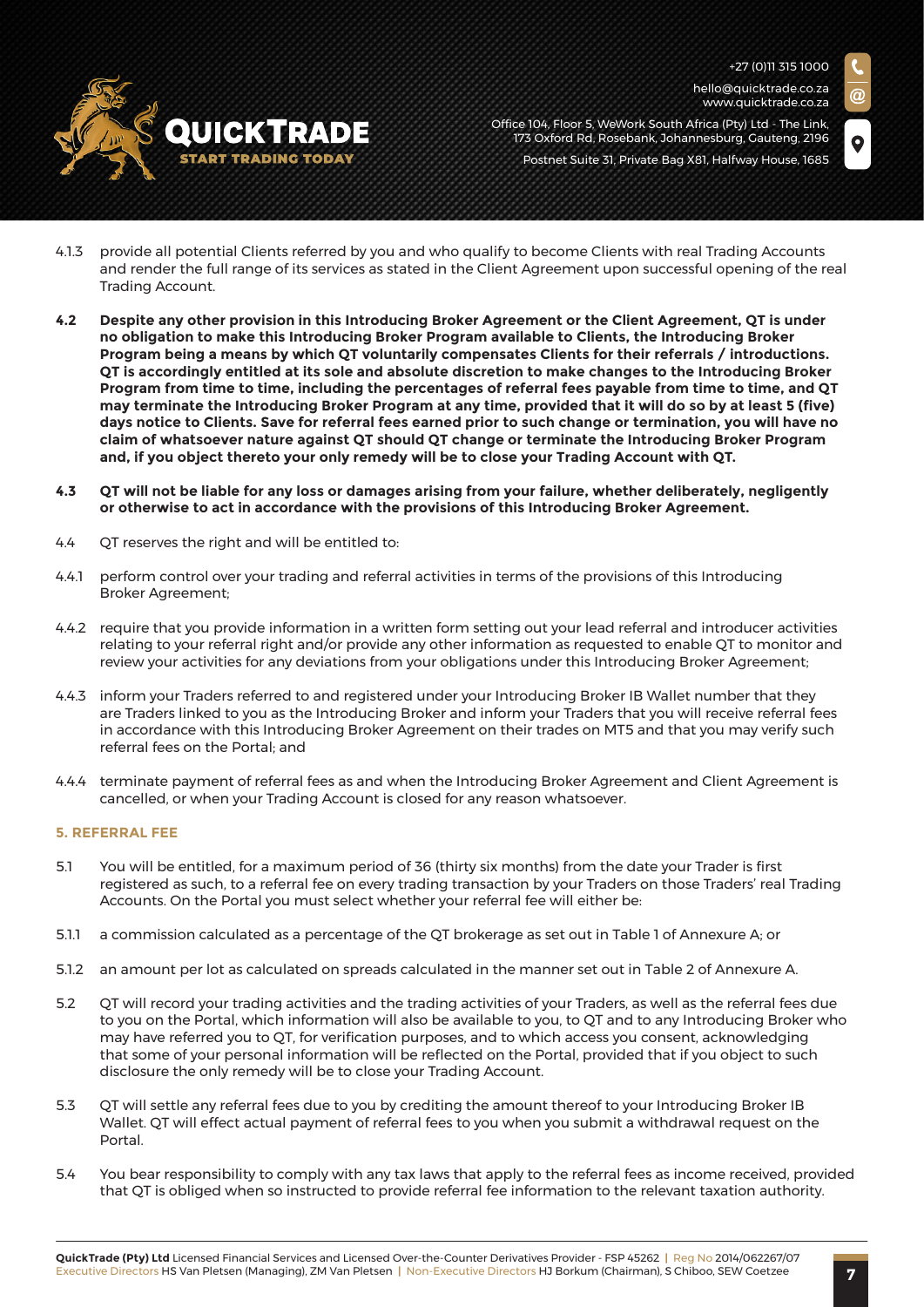

hello@quicktrade.co.za www.quicktrade.co.za

Office 104, Floor 5, WeWork South Africa (Pty) Ltd - The Link, 173 Oxford Rd, Rosebank, Johannesburg, Gauteng, 2196 Postnet Suite 31, Private Bag X81, Halfway House, 1685

**6. BREACH OF CONTRACT**

- 6.1 Should you breach or otherwise be in default of any of your undertakings and obligations under or in terms of this Introducing Broker Agreement or the Client Agreement and remain in default or fail to remedy such a breach within 5 (five) days of receipt of written notice calling upon you to do so, QT will be entitled, but not obliged, in addition to any other rights which it may have or remedies which may be available to it, to cancel this Introducing Broker Agreement and the Client Agreement forthwith, with or without claiming damages, and close your Trading Account and suspend access to MT5 and the Portal; or claim specific performance.
- 6.2 In the event of QT instituting any legal proceedings against you in relation to or flowing from this Introducing Broker Agreement you will, if any cost order is granted against you, be obliged to pay QT's costs on the attorney and own client scale.

#### **7. HOLDOVER FOR NON-COMPLIANCE**

Despite any other provision to the contrary contained in this Introducing Broker Agreement, QT may, at its sole and absolute discretion pending an investigation into the undermentioned activities and pending a decision to cancel or terminate the Client Agreement, this Introducing Broker Agreement or your Trading Account, suspend your Trading Account, any trading thereon and the registration of Traders on your Introducing Broker IB Wallet and withhold, delay or deny settlement of any referral fee if QT has reason to believe, in its sole and absolute discretion that any of the activities in relation to trading on MT5 or in relation to your communication with potential Clients for introducing and referral purposes to QT, are not in compliance with any applicable law or the Regulating Provisions, or constitute Fraudulent Activities or Unsolicited, Unauthorised and/or Spam Promotion or otherwise in breach of the provisions of this Introducing Broker Agreement, **and you hereby irrevocably waive any claim or demand in respect of such action taken by QT.**

#### **8. LIMITATION OF LIABILITY**

- **8.1 QT will under no circumstances be liable to you or any Trader for any loss, damages or injury of whatsoever nature and howsoever arising, including but not limited to loss of profit, income, referral fees or other consequential or special damages due to but not limited to the loss of data or information, the temporary or permanent failure, disruption, or malfunctioning of any software, hardware, communication facilities, the trading system, the Portal and systems of or on the QT website or MT5.**
- **8.2 QT accordingly does not, to the fullest extent permitted under the law warrant or guarantee, directly, indirectly or by implication the fitness, merchantability or other wise of the Introducing Broker Program in its entirety or its security, and in particular that it is not accessible by hackers, viruses and other security risks and threats.**

#### **9. FORCE MAJEURE**

- 9.1 Should QT be prevented from fulfilling any of its obligations to you in terms of this Introducing Broker Agreement as a result of any event of force majeure, then those obligations will be deemed to have been suspended to the extent that and for as long as QT is so prevented from fulfilling them, provided that in the event of the force majeure event continues for more than thirty days after it has first occurred then QT will be entitled (but not obliged) to terminate the Introducing Broker Agreement by notice to you.
- 9.2 An *"event of force majeure"* means any event or circumstance whatsoever which is not within the reasonable control of QT including, without limitation, *vis major, casus fortuitus*, any act of God, fire, inclement or unusual weather, earthquake and other natural disasters, war or other military operations, blockades, unauthorised labour action such but not limited to strikes, government regulations hacking of MT5 or QT's Website and systems associated therewith, theft, the downtime of any external telecommunications line, power failure, international restrictions, any requirement of any government or other competent local authority, any court order or export control. and other extraordinary and unavoidable circumstances beyond QT's control.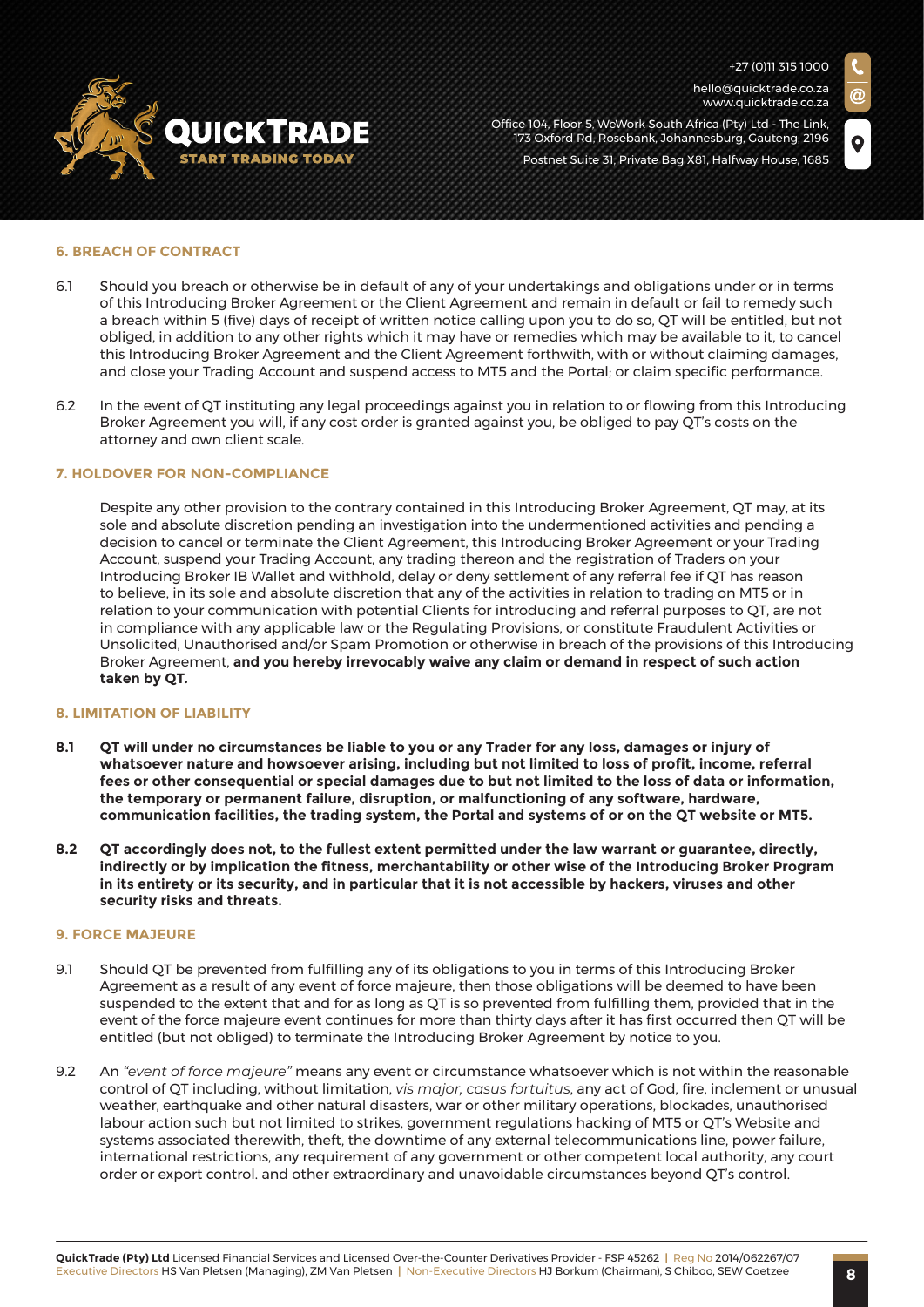

hello@quicktrade.co.za www.quicktrade.co.za

Office 104, Floor 5, WeWork South Africa (Pty) Ltd - The Link, 173 Oxford Rd, Rosebank, Johannesburg, Gauteng, 2196 Postnet Suite 31, Private Bag X81, Halfway House, 1685

**9.3 You will not be entitled and waive any claim to hold QT liable for any loss or damages resulting, directly or indirectly from an force majeure event/s, whether it results in full or partial failure to fulfil its obligations.**

#### **10. CONSENT FOR PROCESSING OF PERSONAL INFORMATION**

- 10.1 The provisions of this clause 10 are subject to the Privacy Policy.
- 10.2 You acknowledge that QT will, by automated and non-automated means, digitally and in other formats and recording files including electronic network/s or in terminal equipment, including MT5 records, collect, retain, organize, collate, store, update or modify and, in the limited respects set out below disseminate and further process your personal information and data to parties related to and/or associated with QT and/or any other Introducing Broker or Client of QT in rendering the services to QT in the fulfilment of its contractual obligations owing to you (collectively **"process"** or **"processing"**), and in particular personal information provided by you when opening your Trading Account or updating such information or in the course of your contractual relationship with QT and/or generated by your trading or operational activities on your Trading Account and/ or personal information in the public domain including but not limited to your full names, identity number, gender, marital status, nationality, age, language, financial position, physical address, contact particulars such as telephone/cellular number/s and email address, banking particulars (collectively "personal information") for purposes of:
- 10.2.1 carrying out actions for the conclusion or performance of the Client Agreement, this Introducing Broker Agreement and any other agreement you may in future conclude with QT relating to your trading on MT5;
- 10.2.2 the reasonable requirements of QT relating to its functions or activities in relation to you;
- 10.2.3 accounting, accountability and proof;
- 10.2.4 security in relation to your personal information or financial position; and
- 10.2.5 compliance with any obligation imposed by law, the legitimate interests of QT and/or any other Introducing Broker (collectively "legitimate purposes") and then only for so long as it may be necessary to give effect to the legitimate purposes.
- 10.3 QT may disseminate your personal information to the extent it is already in the public domain and/or in compliance with an obligation imposed by law or for the conduct of proceedings in any court or tribunal commenced or reasonably contemplated, or as otherwise authorized by law, or with your consent, but in any event for purposes of executing QTs contractual obligations to you (which includes dissemination to QT's employees, directors, agents, other group companies and suppliers in relation to the services rendered by it to you on a need to know basis and with QT's knowledge and authorization and under proper security measures, and for purposes of calculation, verification and accounting to other Introducing Brokers for the referral fees payable to those other Introducing Brokers in respect of your trades in terms of this Introducing Broker Agreement.
- 10.4 You accordingly consent, which consent is voluntary, specific and informed, that QT may process your personal information for the legitimate purposes and only for such periods as are strictly necessary for the aforesaid purposes, as QT in its discretion deems necessary.
- 10.5 QT will use its best endeavours to ensure that the personal information is complete, accurate, not misleading and updated and secure, maintain the integrity thereof (prevention of loss, damage to or unauthorized destruction or unlawful access to or processing) and kept confidential unless disseminated in terms hereof, and will notify you when the security of your personal information has been compromised, lost or destroyed.
- 10.6 You will be entitled on reasonable request at reasonable costs to inspect, object to and request to correct or delete personal information, or request the identities of persons to whom your personal information has been disclosed and the extent thereof, and to withdraw your consent set out above, provided that the processing of personal information prior to such withdrawal will remain authorized.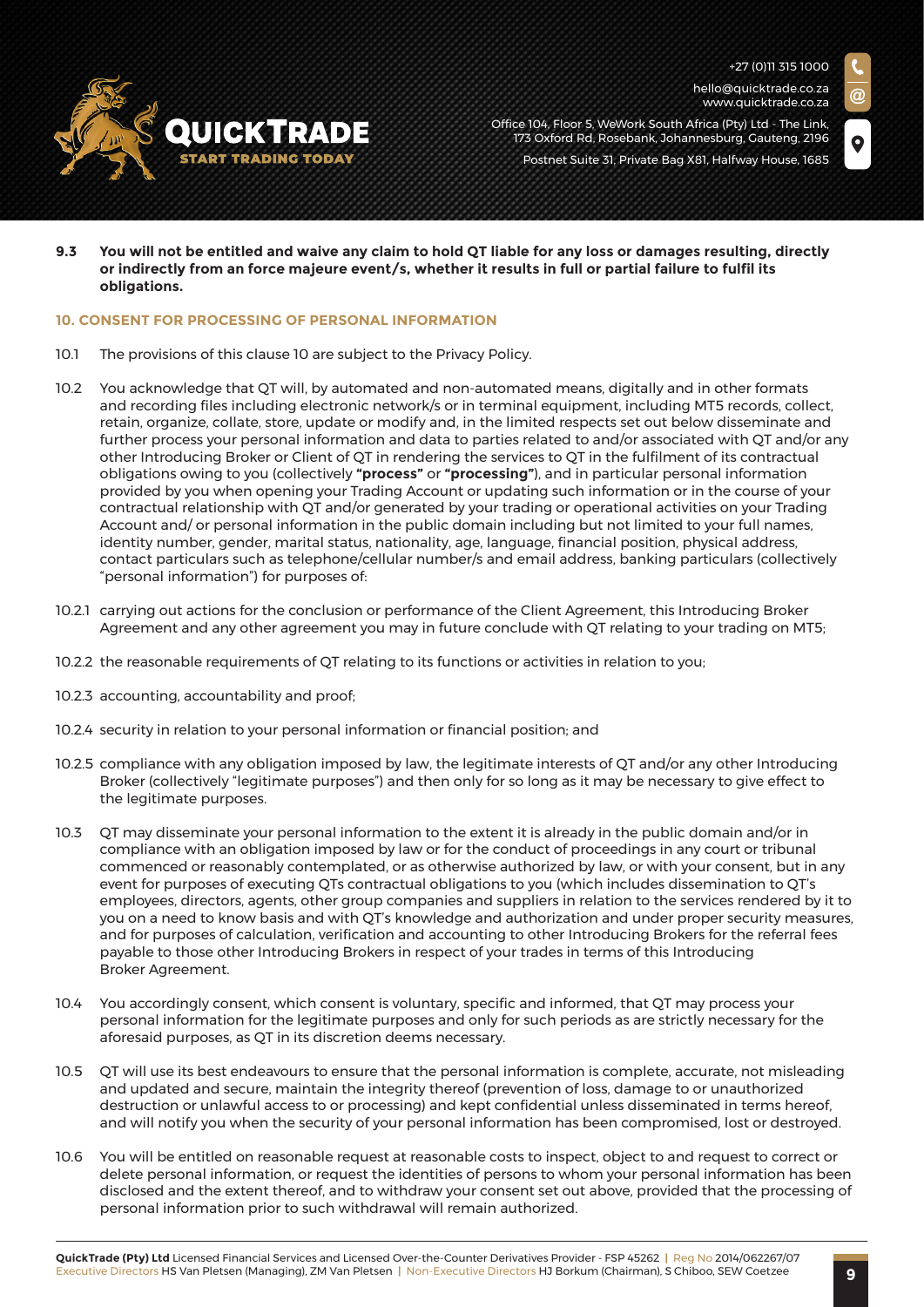

hello@quicktrade.co.za www.quicktrade.co.za

Office 104, Floor 5, WeWork South Africa (Pty) Ltd - The Link, 173 Oxford Rd, Rosebank, Johannesburg, Gauteng, 2196 Postnet Suite 31, Private Bag X81, Halfway House, 1685

#### **11. CONFIDENTIALITY**

- 11.1 You agree and undertake not to disclose any Confidential Information of QT and/or any Trader, Client or other Introducing Broker to any third party not entitled thereto in the ordinary course without the prior written consent of QT, the onus resting on you to prove that you obtained such prior consent, unless disclosure is obligated by any law or court order.
- 11.2 The Confidential Information will not include information generally available in the public domain or Confidential Information that was lawfully received by you other than from QT or a Trader.

#### **12. INTELLECTUAL PROPERTY**

- 12.1 Save as expressly otherwise stated in the Agreement, all rights, title and interest in and to Intellectual Property will be and remain the sole property of QT or its suppliers.
- 12.2 You will not be entitled to reproduce, distribute, disseminate, sell, publish, broadcast or copy the Intellectual Property in any way whatsoever save as authorized by QT in this Introducing Broker Agreement.
- 12.3 You undertake that you will not at any time in any way question or dispute the ownership of the Intellectual Property, perform any act that would injure the reputation or goodwill attaching to the Intellectual Property, infringe or prejudice such rights and at all times abide by all laws applicable to the Intellectual Property.

#### **13. GENERAL PROVISIONS**

You and QT both acknowledge and agree that:-

- 13.1 This Introducing Broker Agreement and the Client Agreement constitute and contain the entire agreement between us regarding the matters therein dealt with, and no provisions, terms, conditions, stipulations, warranties or representations of whatsoever have been agreed to or made by any of the parties or on their behalf except as are recorded herein.
- 13.2 No relaxation, extension of time, indulgence or leniency of time, which QT may show to you will in any way constitute a waiver by the QT of any of QT's rights under the Agreement, and QT will not be prejudiced or stopped from exercising any of its rights against you which may by then already have arisen or which may arise thereafter.
- 13.3 Save as otherwise provided for in this Introducing Broker Agreement no alteration, variation, amendment or purported consensual cancellation of the Introducing Broker Agreement or this clause, or any waiver thereof will be of any force or effect unless reduced to writing.
- 13.4 Your rights and/or obligations in terms of this Introducing Broker Agreement may not be ceded or assigned to any third party without QT's prior written consent.
- 13.5 This Introducing Broker Agreement and all matters and disputes arising there from or incidental thereto will be governed by and be construed in accordance with the laws of the Republic of South Africa.
- 13.6 QT and the Introducing Broker, in terms of the provisions of Section 45 of the Magistrate Court Act, No 32 of 1944, as amended, consent to the non-exclusive jurisdiction of the Magistrate's Court in relation to any action or proceeding otherwise beyond the jurisdiction, provided that QT in its sole and absolute discretion may institute any such action or proceeding in a division of the High Court of South Africa having jurisdiction.
- 13.7 If a court or other competent authority having jurisdiction finds that any term or condition of this Introducing Broker Agreement is unenforceable, illegal, void or contrary to public policy, such term or condition will have no effect whatsoever upon the binding force or effectiveness of the remainder of this Introducing Broker Agreement.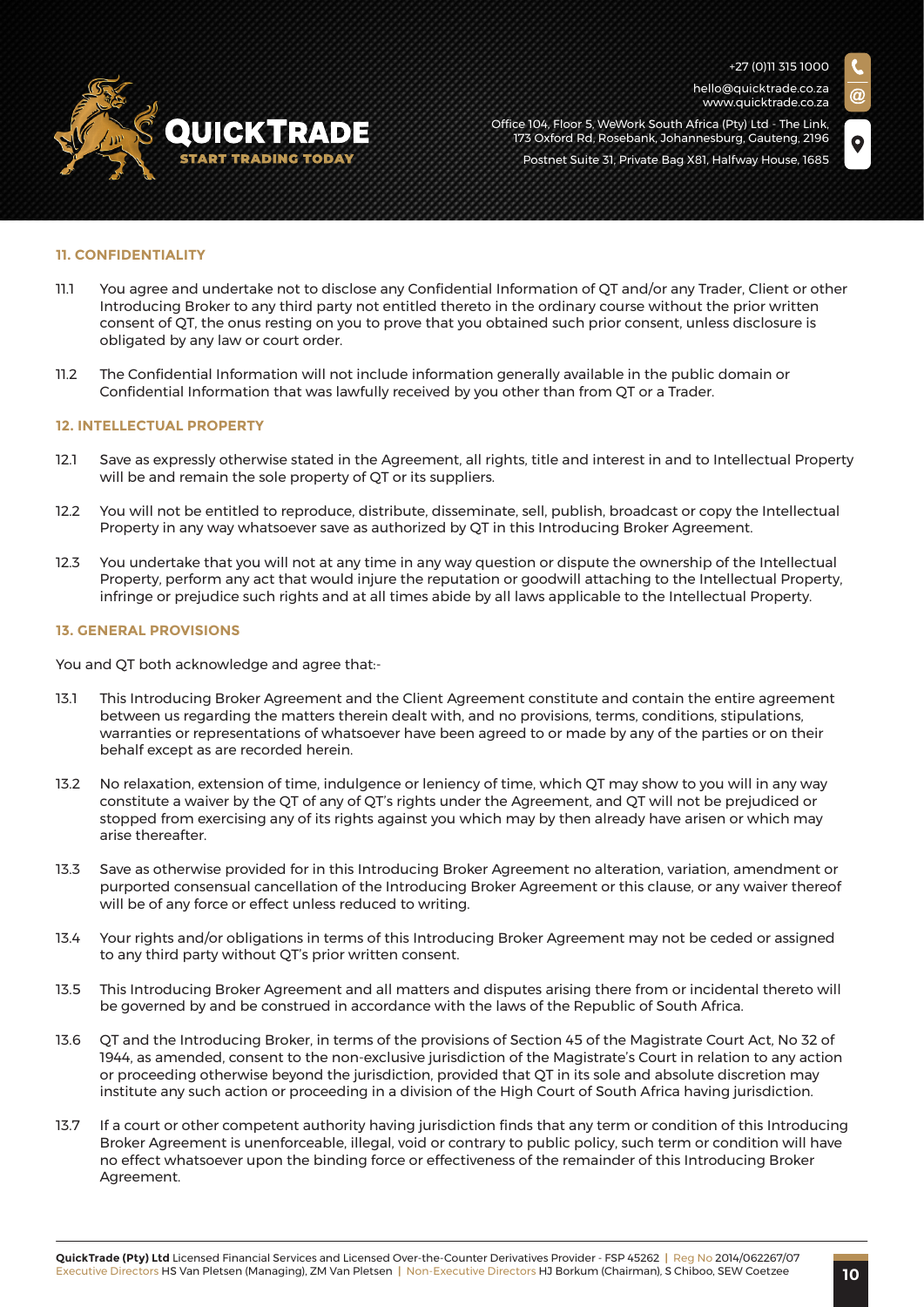

+27 (0)11 315 1000 hello@quicktrade.co.za www.quicktrade.co.za

Office 104, Floor 5, WeWork South Africa (Pty) Ltd - The Link, 173 Oxford Rd, Rosebank, Johannesburg, Gauteng, 2196 Postnet Suite 31, Private Bag X81, Halfway House, 1685

- 13.8 The Introducing Broker and QT choose as their respective *domicilia citandi et executandi* (**"domicilium"**) their physical addresses stipulated in the Client Agreement for all purposes arising out of or in connection with this Introducing Broker Agreement.
- 13.9 All notices by a party to another party (**"addressee"**) will be in writing and will be submitted either on the messaging system on MT5, by posting on the QT Website, by email provided that if the addressee is QT it acknowledges receipt thereof, or by prepaid registered mail to the addressee's domicilium.
- 13.10 You acknowledge that QT tapes and records telephone calls made or received by QT to or from you, and you agree to such recordings and the use thereof for evidential purposes.
- 13.11 In the event that this Introducing Broker Agreement does not regulate any particular unforeseen situation or circumstance, the parties agree that QT will resolve and determine the matter on a good faith and fairness basis, provided that where such determination can be made on a basis consistent with market practice, QT will employ the latter basis in making its determination, which determination will be final and binding on all parties.

#### **14. INTERPRETATION**

In the Introducing Broker Agreement:

- 14.1 A reference to a natural persons or person shall include a juristic person, other bodies corporate, other legal personae, associations, partnerships, trusts and other business entities, and vice versa;
- 14.2 A reference to the singular shall include the plural and vice versa:
- 14.3 Any word or expression importing the masculine gender shall include the feminine, the neuter, and vice versa;
- 14.4 The rule of construction that an agreement shall be interpreted against the party responsible for the drafting or preparation thereof shall not apply;
- 14.5 If any definition in this Introducing Broker Agreement confers rights or imposes obligations on any party, such provisions shall be given effect to as if it is a substantive provision in the body of this Introducing Broker Agreement;
- 14.6 The expiration or termination of this Introducing Broker Agreement shall not affect such of the provisions thereof as expressly provide that they will operate after any such expiration or termination, or which of necessity must continue to have effect after such expiration or termination, notwithstanding that the clauses themselves do not expressly provide for this.